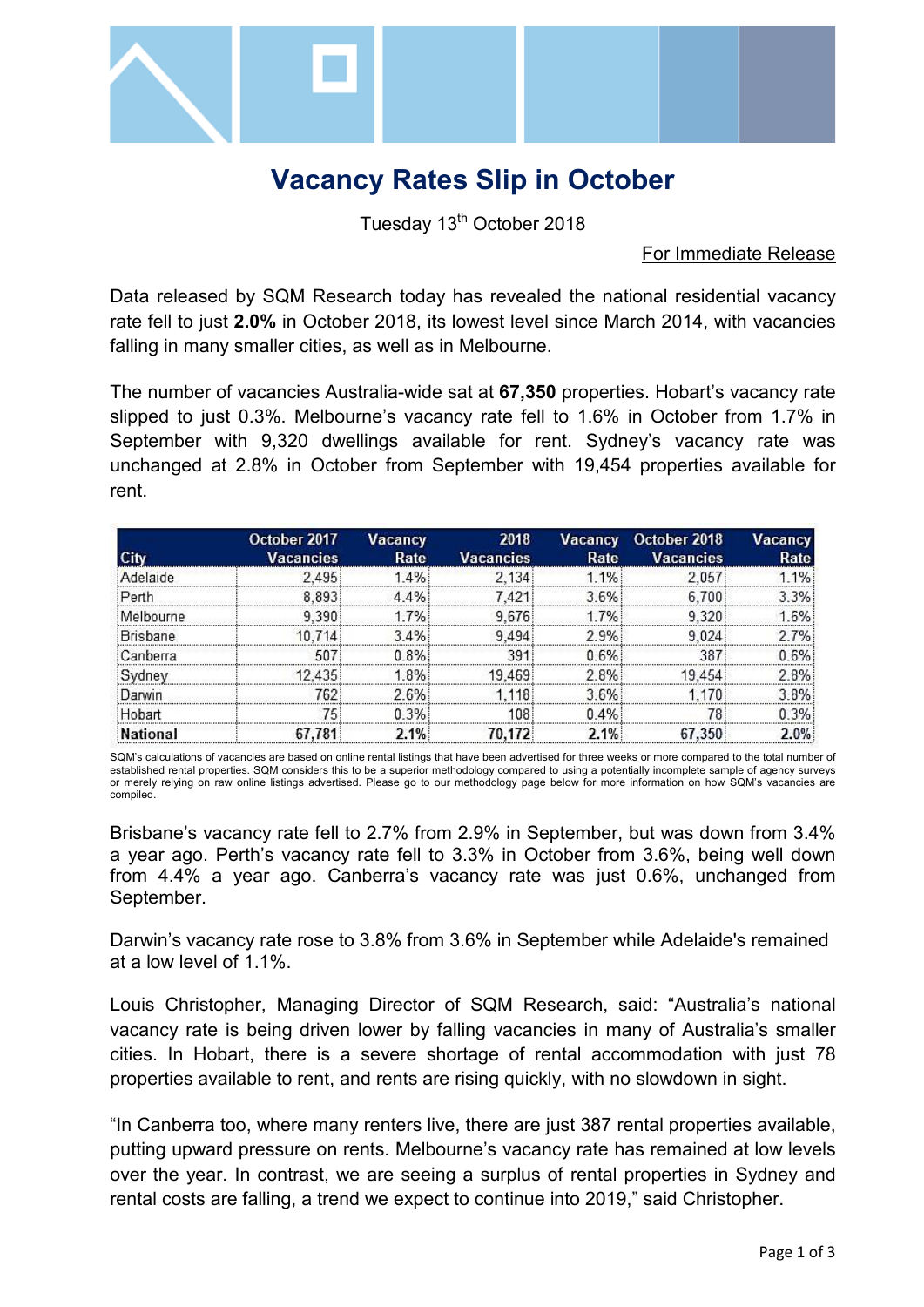

### **Asking Rents**

Capital city asking rents for houses rose 0.2% over the month to 12 November 2018 to \$553 a week. Unit asking rents rose 0.2% to \$438 a week. Over the year, asking rents for houses rose 0.9% while unit asking rents slipped 0.2%.

The asking rent for a three-bedroom house in Sydney remains the highest nationwide at \$712 a week and \$512 a week for two-bedroom units, though costs are falling. Asking Unit rents were down 0.4% in Sydney over the month while asking house rents fell 0.2%. Asking rents in Melbourne for houses rose 0.4% over the month to \$526 a week while asking rents for units fell 0.1% to \$406.

| <b>SQM Research Weekly Rents Index</b> |                   |       |                             |                                 |                               |  |  |  |  |
|----------------------------------------|-------------------|-------|-----------------------------|---------------------------------|-------------------------------|--|--|--|--|
| <b>Week ending</b><br>12 Nov 2018      |                   | Rent  | Chg on<br>prev wk           | <b>Rolling month</b><br>$%$ chg | 12 mth<br>$%$ chg             |  |  |  |  |
| Canberra                               | <b>All Houses</b> | 638.2 | 1.8 <sub>A</sub>            | $2.3\%$ $\triangle$             | $7.3\%$ $\triangle$           |  |  |  |  |
|                                        | All Units         | 449.7 | $3.3 \triangle$             | $1.6\%$ $\triangle$             | $4.8\%$ $\triangle$           |  |  |  |  |
| <b>Sydney</b>                          | <b>All Houses</b> | 711.6 | $-4.6$ $\blacktriangledown$ | $-0.4\%$ $\blacktriangledown$   | $-2.6\%$ $\blacktriangledown$ |  |  |  |  |
|                                        | <b>All Units</b>  | 512.1 | $-0.1 \times$               | $-0.2\%$ $\blacktriangledown$   | $-2.0\%$ $\blacktriangledown$ |  |  |  |  |
| Darwin                                 | <b>All Houses</b> | 491.1 | $-1.1 \times$               | $-2.8\%$ $\blacktriangledown$   | $-8.4\%$ $\blacktriangledown$ |  |  |  |  |
|                                        | <b>All Units</b>  | 391.5 | $1.5 \text{ A}$             | $-1.3\%$ $\blacktriangledown$   | $-2.0\%$ $\blacktriangledown$ |  |  |  |  |
| <b>Brisbane</b>                        | <b>All Houses</b> | 453.3 | 0.7A                        | $0.4\%$ $\triangle$             | $2.7%$ ▲                      |  |  |  |  |
|                                        | <b>All Units</b>  | 371.9 | $1.1 \text{ A}$             | $0.6\%$ $\triangle$             | $1.9\%$ $\triangle$           |  |  |  |  |
| <b>Adelaide</b>                        | <b>All Houses</b> | 387.7 | $2.3 \triangle$             | $0.2\%$ $\triangle$             | $2.6\%$ $\triangle$           |  |  |  |  |
|                                        | <b>All Units</b>  | 299.3 | 1.7 <sub>A</sub>            | $0.2\%$ $\triangle$             | $3.2\%$ $\triangle$           |  |  |  |  |
| <b>Hobart</b>                          | <b>All Houses</b> | 420.8 | $-1.8$ $\sqrt{ }$           | $-1.2\%$ $\blacktriangledown$   | 12.2% ▲                       |  |  |  |  |
|                                        | <b>All Units</b>  | 374.0 | $5.0 \triangle$             | $3.5\%$ $\triangle$             | 11.9% ▲                       |  |  |  |  |
| <b>Melbourne</b>                       | <b>All Houses</b> | 526.3 | 1.7 <sub>A</sub>            | $0.4\%$ $\triangle$             | $3.2\%$ $\triangle$           |  |  |  |  |
|                                        | <b>All Units</b>  | 405.8 | $0.2 \triangle$             | $-0.1\%$ $\blacktriangledown$   | $3.2\%$ $\triangle$           |  |  |  |  |
| Perth                                  | <b>All Houses</b> | 429.9 | $4.1 \triangle$             | $1.3\%$ $\triangle$             | 3.7% ▲                        |  |  |  |  |
|                                        | <b>All Units</b>  | 320.6 | $0.4 \triangle$             | $-0.2\%$ $\blacktriangledown$   | $-1.0\%$ $\blacktriangledown$ |  |  |  |  |
| <b>National</b>                        | <b>All Houses</b> | 442.0 | 0.0                         | $0.2\%$ $\triangle$             | $0.9\%$ $\triangle$           |  |  |  |  |
|                                        | <b>All Units</b>  | 364.0 | $3.0 \triangle$             | $2.5\%$ $\triangle$             | $3.1\%$ $\triangle$           |  |  |  |  |
| <b>Cap City Average</b>                | <b>All Houses</b> | 553.0 | 0.0                         | $0.2\%$ $\triangle$             | $0.9\%$ $\triangle$           |  |  |  |  |
|                                        | <b>All Units</b>  | 438.0 | 0.0                         | $0.2\%$ $\triangle$             | $-0.2\%$ $\blacktriangledown$ |  |  |  |  |

Source[: www.sqmresearch.com.au](http://www.sqmresearch.com.au/)

SQM's calculations of vacancies are based on online rental listings that have been advertised for three weeks or more compared to the total number of established rental properties. SQM considers this to be a superior methodology compared to using a potentially incomplete sample of agency surveys or merely relying on raw online listings advertised. Please go to our [methodology page](http://www.sqmresearch.com.au/graph_vacancy.php?region=nsw::Sydney&type=c&t=1#terms) below for more information on how SQM's vacancies are compiled.